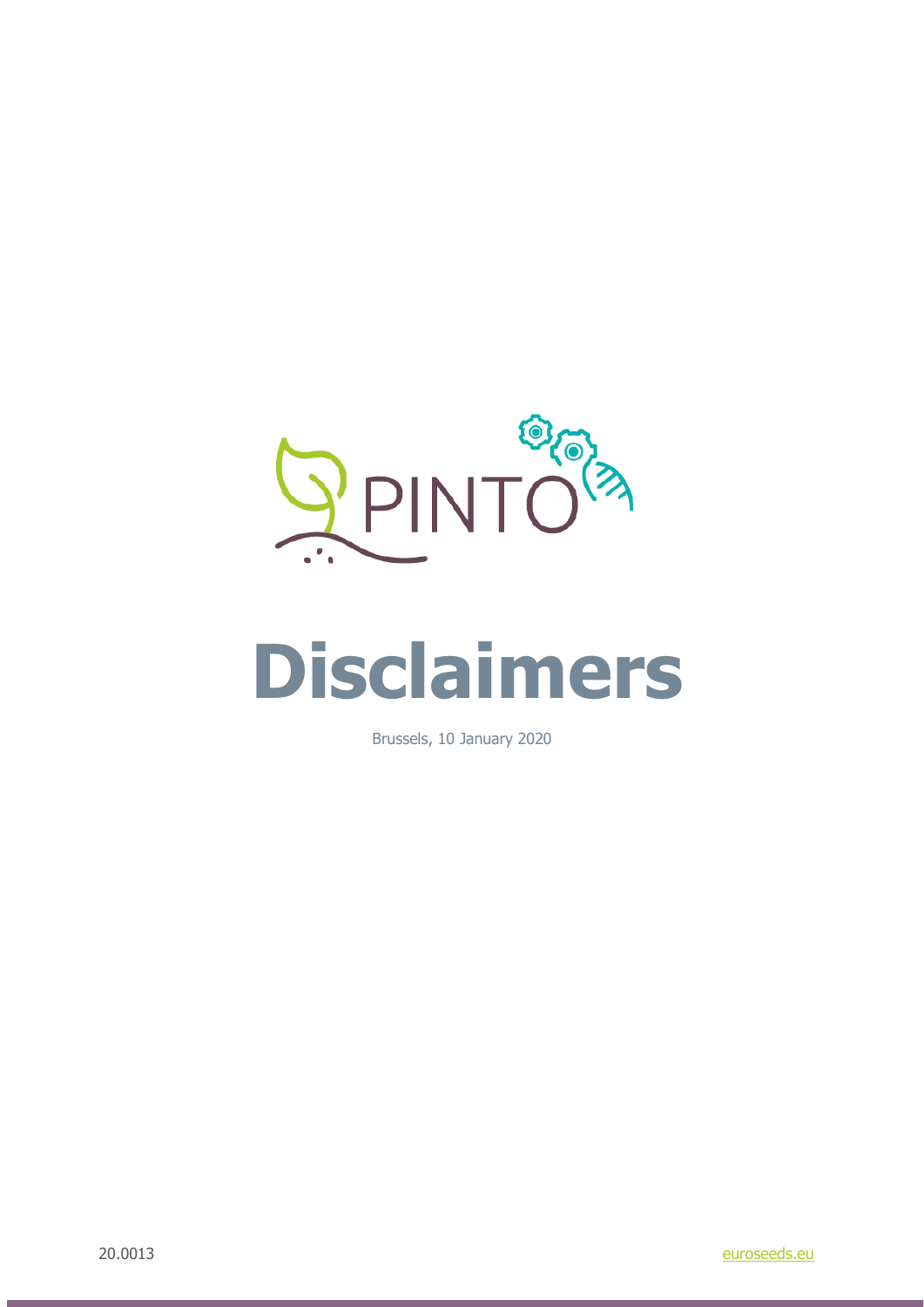

## **Disclaimers**

- 1. Although it is the intention of Euroseeds to offer PINTO as a service which is available in a continuous manner, there will be occasions when PINTO may be interrupted for maintenance, updates, repairs, or due to failure of telecommunication connection or equipment or for any other reason. Euroseeds will not be liable to you for any suspension or discontinuation of PINTO.
- 2. Although it is the aim of Euroseeds that PINTO contains only information which is correct it will happen that not all information will be accurate and correct at all times. Neither Euroseeds nor the Providers of the information will be liable to you or to any third party for the potential inaccuracy of the information included in PINTO.
- 3. PINTO is set up based on the voluntary contribution of the Providers. The contribution of each Provider depends on its own interpretation and may not always extend to all varieties that relate to Patents and that are commercialized or registered in the EU and/or EFTA countries. Further on, PINTO is updated twice a year. Therefore, PINTO is not and will never be a complete and fully correct inventory and cannot serve as a tool for complete FTO (Freedom to Operate) searches. It is one tool to help such FTO searches but you agree that you are solely responsible to check other sources of information to complete your FTO search and you use PINTO accordingly. Also, Euroseeds reserves the right to remove any information from PINTO for any reason, at any time without prior notification and will not be liable to you for the removal of such information.
- 4. Therefore you acknowledge and agree that, if a Provider has provided Data with regard to one particular Patent, variety and/or crop, this does not mean that 1) such Data will be up to date at any particular time, 2) such Provider will also provide information with regard to any other Patent, variety or crop for inclusion into PINTO, and/or 3) any company affiliated with such Provider will provide information for inclusion into PINTO.
- 5. No information in PINTO should be understood as an affirmative statement with respect to the validity and/or enforceability of any Patent. The fact of the relation of a plant variety to one or more Patents should not be understood as an affirmative statement that the plant variety or its use in breeding is covered by any such Patent. The scope of a Patent and its enforceability with respect to any particular variety may change during examination or in consequence of legal changes.
- 6. You are solely responsible for your use of PINTO and the Data therein. Your use of PINTO and the fact that you check and use the information provided therein, or anything in these Terms of Use, by no means entail any arrangement with, authorization, license or consent of the Patent holder or Patent applicant i) to any use by you or by any third party of the plant varieties included in PINTO that require a specific authorization, or ii) to any use by you or any third party covered by any Patents or other intellectual property rights (included in PINTO).